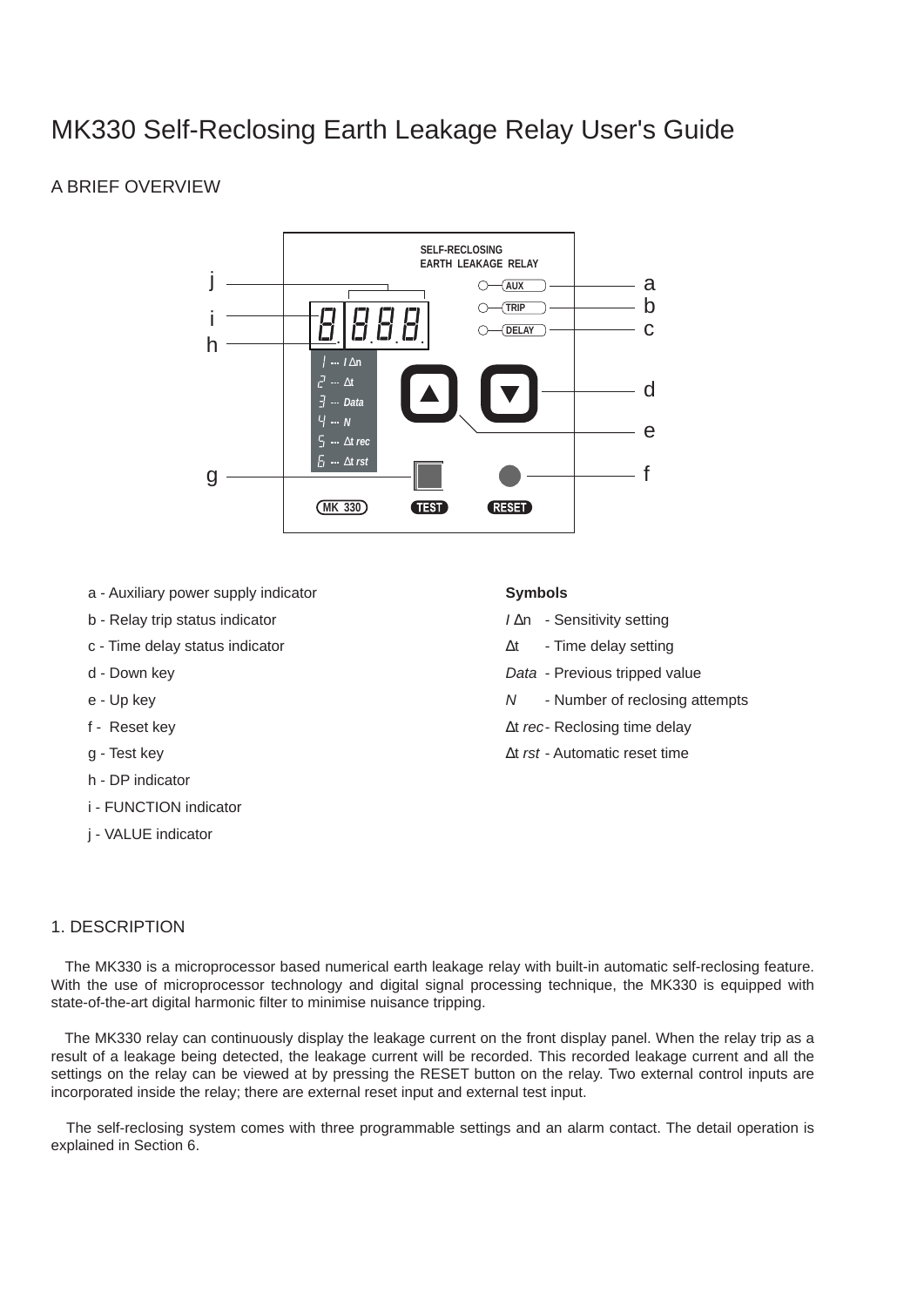### **2. LIGHT INDICATORS**

The indicators display the status of the system as follow:

|     |      | Indicator |                  |    | <b>Status</b>                                                       |
|-----|------|-----------|------------------|----|---------------------------------------------------------------------|
| Aux | Trip |           | Delay FUNC       | VL |                                                                     |
| 0   | 0    | O         | $\left( \right)$ | 0  | No auxiliary supply.                                                |
|     | 0    | $\Omega$  | 0                |    | Normal condition, no tripping.                                      |
|     | 0    |           | X                | Χ  | Leakage current exceeded set limit,<br>time delay coundown started. |
|     | R    | $\Omega$  | Χ                | B  | Delay time lapsed and relay tripped                                 |
|     | 0    | Χ         |                  |    | Scroll through setting.                                             |
|     |      | Χ         | B                |    | Programming mode.                                                   |

Table 1: System status

 $1 = ON$  0 = OFF  $X = don't$  care B = Blinking VL = VALUE FUNC = FUNCTION

| <b>FUNC</b> | DP.   | VALUE                             |  |
|-------------|-------|-----------------------------------|--|
| off         | off   | Real-time leakage current         |  |
|             | off   | Sensitivity setting               |  |
| 2           | off   | Delay time setting                |  |
| 3           | blink | Previous tripped leakage current  |  |
| 4           | off   | Number of self-reclosing attempts |  |
| 5           | off   | Reclosing time delay              |  |
| հ           | off   | Automatic reset time              |  |

Table 2: Function codes

| Message | Description                                                                                                                                                                                                                                                                                                                           |  |  |
|---------|---------------------------------------------------------------------------------------------------------------------------------------------------------------------------------------------------------------------------------------------------------------------------------------------------------------------------------------|--|--|
| 'E Ct'  | Error in ZCT connection                                                                                                                                                                                                                                                                                                               |  |  |
| 'OFL'   | 'Overflow'. The measurement exceeded<br>the display range for the respective<br>sensitivity setting range.<br>Display range for sensitivity setting range<br>1: From 0.00A to 0.22A<br>Display range for sensitivity setting range<br>2: From 0.00A to 1.10A<br>Display range for sensitivity setting range<br>3: From 0.00A to 3.10A |  |  |
| 'tESt'  | Relay tripped under test mode                                                                                                                                                                                                                                                                                                         |  |  |

Table 3: Display messages

#### **3. PUSH-BUTTON OPERATIONS**

**a) Trip test**

Press the 'TEST' button to simulate a trip condition.

**b) Trip reset**

Press the 'RESET' button to reset the relay when tripped and to reset the self-reclosing counter, *N.*

#### **c) View setting**

When the relay is not under tripped condition, pressing the 'RESET' button will scroll through the various functions of the relay.

$$
\rightarrow \text{Off} \rightarrow | \rightarrow | \rightarrow | \rightarrow | \rightarrow | \rightarrow | \rightarrow | \rightarrow | \rightarrow |
$$

#### **d) Program setting**

Only function codes 1, 2, 4, 5 and 6 can be programmed.

- Step 1: Press RESET key until the function digit shows the required function.
- Step 2: Press the UP and DOWN keys simultaneously to enter programming mode. The function digit blinks to indicates the relay is in programming mode.
- Step 3: Use the UP or DOWN key to select the desired value.
- Step 4: To save the selected value, press UP and DOWN keys simultaneously. This step will exit the programming mode with the selected setting being saved and the

To exit programming mode without saving the selected setting, press the 'RESET' key once.

#### **4. EXTERNAL CONTROL INPUTS**

#### **a) External test**

This digital input is similar to the 'TEST' pushbutton. To test the relay externally, make a connection between terminals 4 and 6 of the relay.

#### **b) External reset**

This digital input is used to reset the relay externally when tripped. To reset the relay, make a connection between terminals 4 and 5 of the relay.

### **5. OUTPUT CONTACTS**

**a) Trip contact:** The contact is activated when the relay is operates under normal power-up condition with the leakage current less than the sensitivity setting, *IDn*.

The contact is de-activeated under following conditions:

- broken connection between the ZCT and the relay.
- leakage current exceeded the sensitivity setting.

#### **b) Alarm contact:**

This is a latching type contact. It is activated under following condition:

- broken connection between the ZCT and the relay.
- the relay tripped and the number of reclosing count reaches the set value.

It can only be reset by pressing the 'RESET' pushbutton or through the external reset input.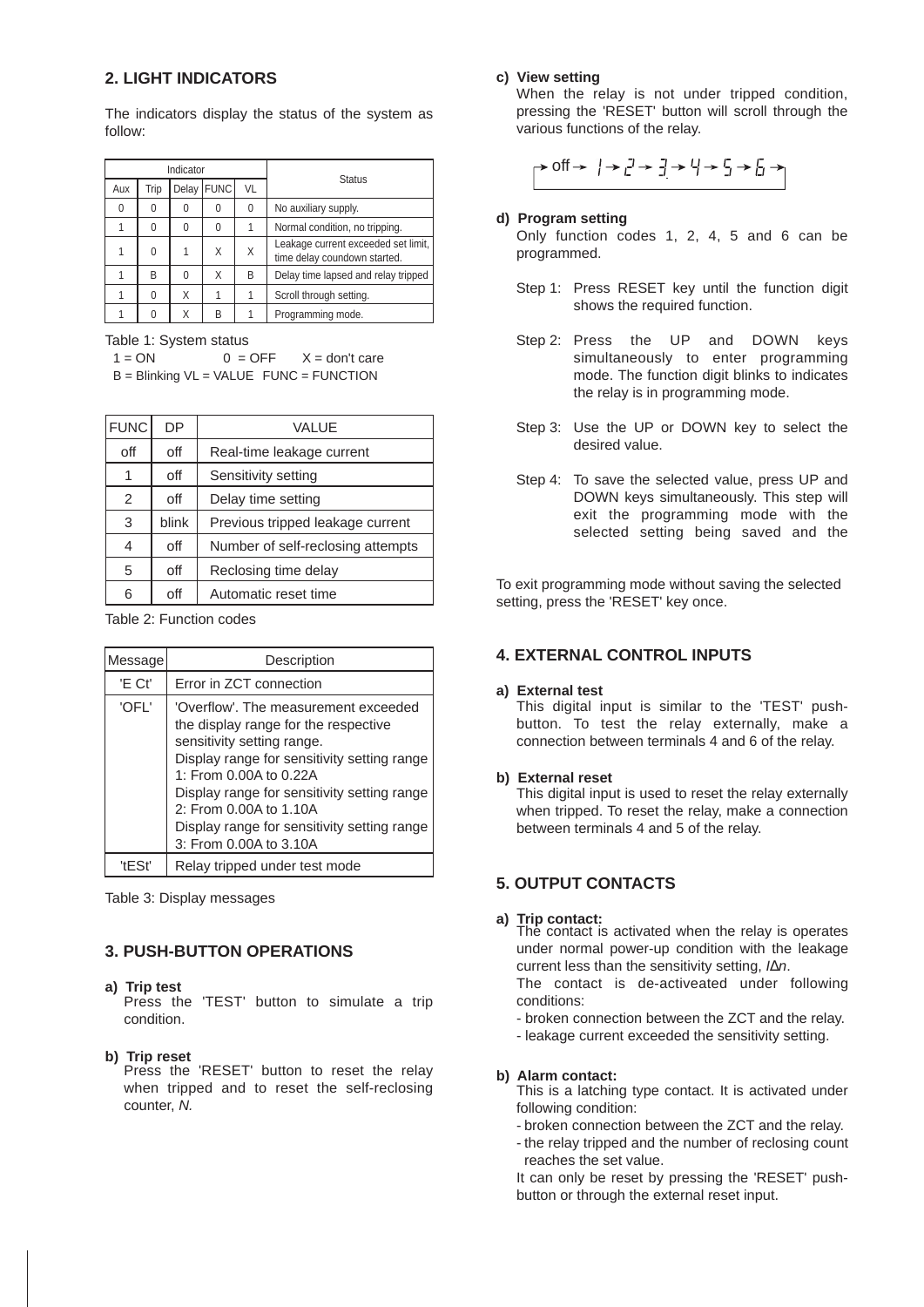## **6. TIMING DIAGRAM**

- N : Number of reclosing counter.
- T1 : t *rec*. This is the reclosing time delay.
- T2 : Time T2 < Dt *rst*. Time T2 is shorter that the "Automatic reset time" Dt rst. The reclosing counter *N* is not reset.
- T3 : Time T3 > Dt *rst*. Time T3 is longer that the "Automatic reset time" Dt rst. The reclosing counter *N* is reset to zero.

## **7. TECHNICAL DATA**

| <b>Models</b><br>MK330-5<br>MK330-6                                                                                         | : Auxiliary supply rated frequency at 50Hz<br>: Auxiliary supply rated frequency at 60Hz                                                                                                                             |
|-----------------------------------------------------------------------------------------------------------------------------|----------------------------------------------------------------------------------------------------------------------------------------------------------------------------------------------------------------------|
| <b>Auxiliary Supply</b><br>Supply voltage<br>Rated frequency<br>VA rating                                                   | $: 240$ VAC $+/- 10\%$<br>$: 50$ Hz / 60Hz<br>: 3 VA typical                                                                                                                                                         |
| <b>Setting</b><br>Sensitivity adjustment<br>Delay time adjustment<br>Reclosing time delay<br>Automatic reset time           | $:$ From 0.03A to 3.00A<br>: From 0.05 to 3.00 sec in step of 0.05 sec<br>Number of self-reclosing : From 1 to 10 times in step of 1<br>: From 1 to 999 sec in step of 1 sec<br>: From 1 to 999 min in step of 1 min |
| <b>External Test / Reset Inputs : N.O. dry contact</b>                                                                      |                                                                                                                                                                                                                      |
| Output<br>Trip contact:<br>Rated voltage<br>Continuous carry : $6A$ (cos j = 1.0)<br>Make and carry for 0.2 s: 30A          | : 250 VAC                                                                                                                                                                                                            |
| Alarm contact:<br>Rated voltage<br>Continuous carry : $5A$ (cos j = 1.0)<br>Make and carry for 0.2 s: 10A                   | : 250 VAC                                                                                                                                                                                                            |
| Contact specification:<br>Contact arrangement<br>Contact material<br>Operating time<br>Expected mechanical life<br>Approval | : change-over<br>: Silver alloy<br>$: 15ms$ max.<br>Expected electrical life : 100,000 operations at rated current<br>: 5 million operations<br>: UL / CSA, VDE, TUV, SEMKO                                          |
| <b>Indicators</b><br>Auxiliary supply<br>Time delay<br>Trip<br>Real-time leakage current : 7-segment LED                    | : green colour LED indicator<br>: red colour LED indicator<br>: 7-segment LED and red colour LED indicator                                                                                                           |
| <b>Mechanical</b><br>Mounting method<br>Front panel<br>Approximate weight                                                   | : Panel mounting<br>: Standard DIN 96mm x 96mm<br>$: 0.8$ kg                                                                                                                                                         |

A = FAULT CURRENT